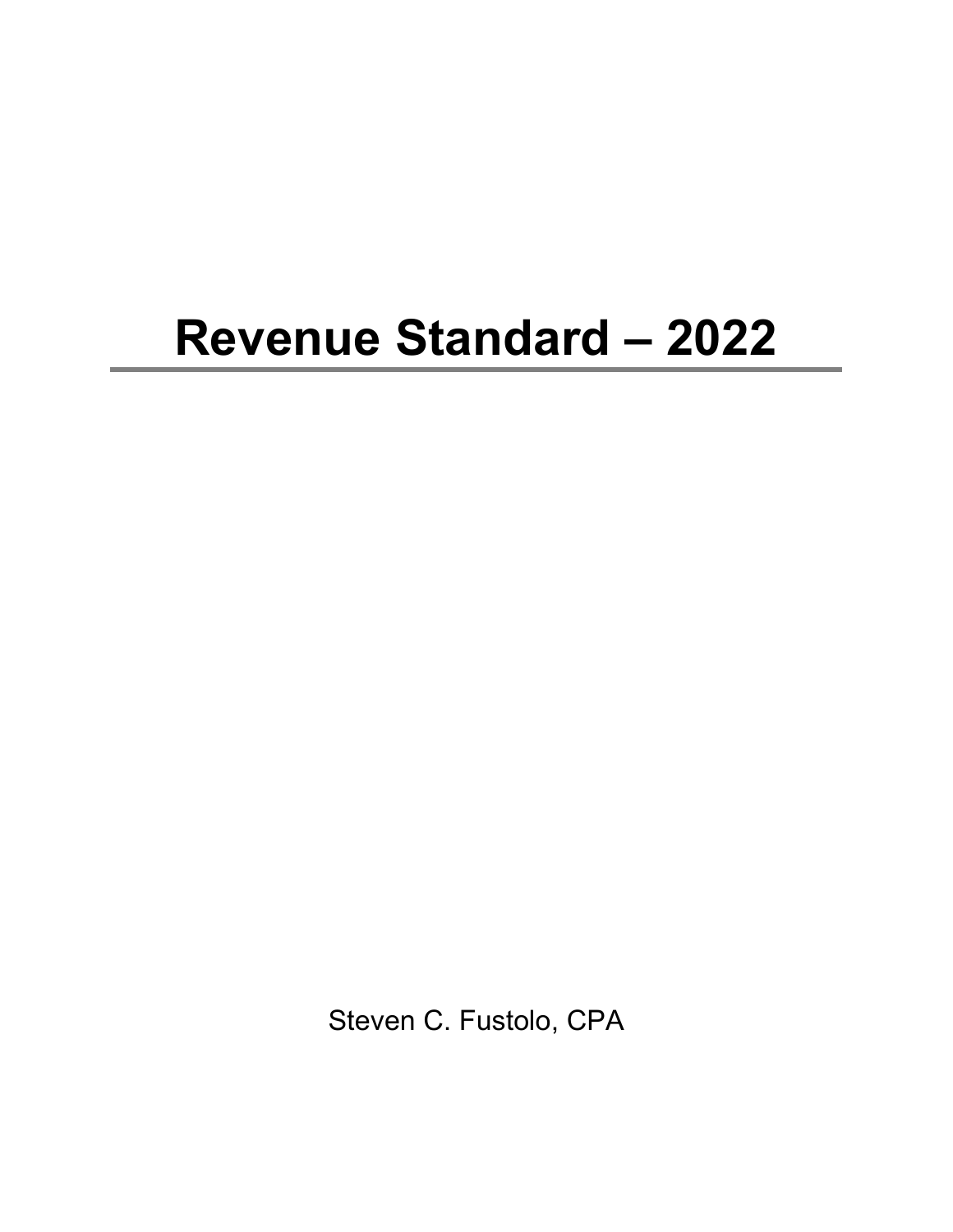## **Table of Contents**

| FASB-IASB Joint Transition Resource Group (TRG) For Revenue Recognition 4                |  |
|------------------------------------------------------------------------------------------|--|
|                                                                                          |  |
|                                                                                          |  |
|                                                                                          |  |
|                                                                                          |  |
|                                                                                          |  |
|                                                                                          |  |
|                                                                                          |  |
|                                                                                          |  |
|                                                                                          |  |
|                                                                                          |  |
|                                                                                          |  |
|                                                                                          |  |
|                                                                                          |  |
|                                                                                          |  |
|                                                                                          |  |
|                                                                                          |  |
|                                                                                          |  |
|                                                                                          |  |
|                                                                                          |  |
|                                                                                          |  |
|                                                                                          |  |
|                                                                                          |  |
|                                                                                          |  |
|                                                                                          |  |
|                                                                                          |  |
|                                                                                          |  |
| Step 4: Allocate the Transaction Price to the Performance Obligations in the Contract 35 |  |
|                                                                                          |  |
|                                                                                          |  |
|                                                                                          |  |
|                                                                                          |  |
|                                                                                          |  |
|                                                                                          |  |
|                                                                                          |  |
|                                                                                          |  |
| Requirement 1: The Entity's Performance Does Not Create an Asset with an Alternative Use |  |
| Requirement 2: The Entity Has an Enforceable Right to Payment for Performance Completed  |  |
|                                                                                          |  |
|                                                                                          |  |
|                                                                                          |  |
|                                                                                          |  |
|                                                                                          |  |
|                                                                                          |  |
|                                                                                          |  |
|                                                                                          |  |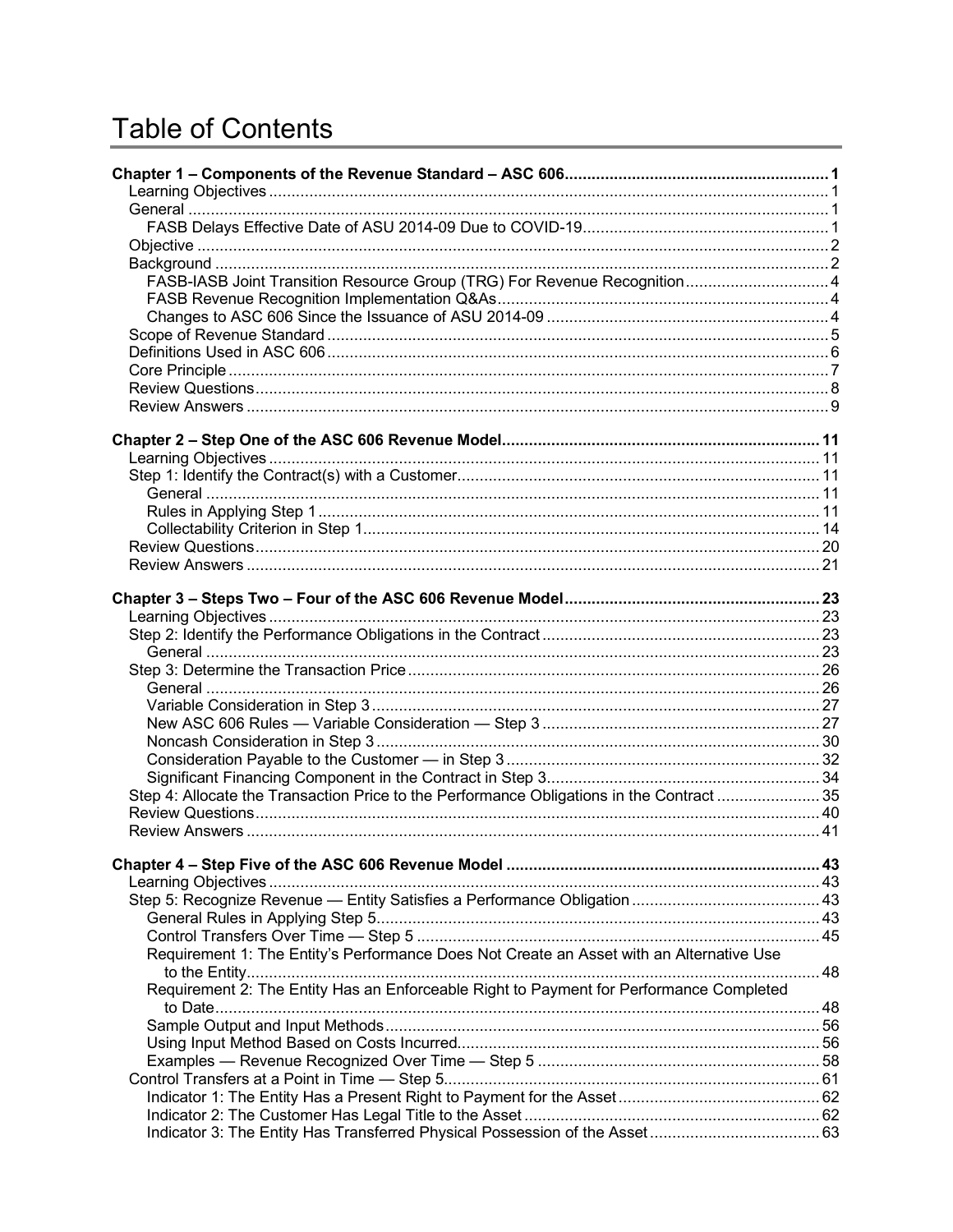| Indicator 4: The Customer Has the Significant Risks and Rewards of Ownership of the Asset  63       |  |
|-----------------------------------------------------------------------------------------------------|--|
|                                                                                                     |  |
|                                                                                                     |  |
|                                                                                                     |  |
|                                                                                                     |  |
|                                                                                                     |  |
|                                                                                                     |  |
|                                                                                                     |  |
|                                                                                                     |  |
|                                                                                                     |  |
|                                                                                                     |  |
|                                                                                                     |  |
|                                                                                                     |  |
|                                                                                                     |  |
| When an Upfront Fee Does Not Relate to the Transfer of a Promised Good or Service  80               |  |
| Impact of Customer Receiving a Material Right on the Revenue Recognition Period -                   |  |
|                                                                                                     |  |
| When an Upfront Fee Does Relate to the Transfer of a Promised Good or Service 82                    |  |
|                                                                                                     |  |
|                                                                                                     |  |
|                                                                                                     |  |
|                                                                                                     |  |
|                                                                                                     |  |
|                                                                                                     |  |
|                                                                                                     |  |
|                                                                                                     |  |
|                                                                                                     |  |
| Applying Step 2 to Licensing Arrangements (Identify the Performance Obligations in the Contract) 91 |  |
| Applying Step 5 to Licensing Arrangements (Recognize License Revenue Over Time or at a              |  |
|                                                                                                     |  |
| Presentation of Sales Taxes and Other Similar Taxes Collected from Customers 97                     |  |
| Special Accounting Policy Election — Exclude Taxes Assessed from the Transaction Price 97           |  |
| Shipping and Handling Activities - Step 2 Identifying Performance Obligations 98                    |  |
|                                                                                                     |  |
|                                                                                                     |  |
|                                                                                                     |  |
|                                                                                                     |  |
|                                                                                                     |  |
|                                                                                                     |  |
|                                                                                                     |  |
|                                                                                                     |  |
|                                                                                                     |  |
|                                                                                                     |  |
|                                                                                                     |  |
|                                                                                                     |  |
|                                                                                                     |  |
|                                                                                                     |  |
|                                                                                                     |  |
|                                                                                                     |  |
|                                                                                                     |  |